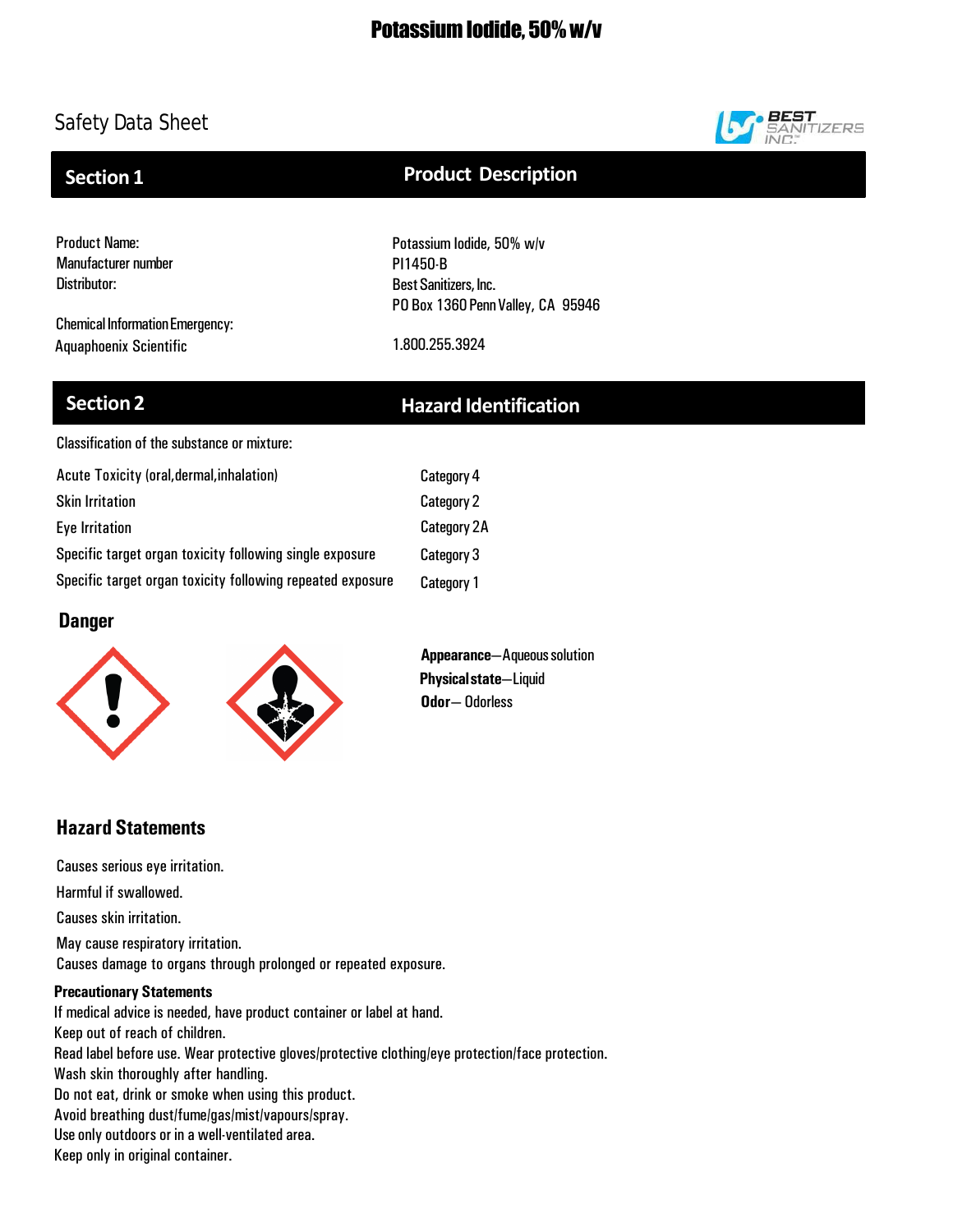IF ON SKIN (or hair): Remove/Takeoff immediately all contaminated clothing. Rinse skin with water/shower. Wash contaminated clothing.

IF IN EYES: Rinse cautiously with water for several minutes. Remove contact lenses, if present and easy to do. Continue rinsing.

IF SWALLOWED: Rinse mouth. DO NOT induce vomiting. Call a POISON CENTER or doctor if you feel unwell.

IF exposed or concerned: Get medical advice/attention.

Specific treatment (see Section 4).

In case of fire: Use media appropriate for extinction. Store locked up.

Store in corrosive resistant container with a resistant inner liner. Dispose of contents/container according to local, regional, national, territorial, provincial, and international regulation.

### **Precautionary Statements—Disposal**

Dispose of contents/container to an approved waste disposal plant.

**Hazardsnototherwiseclassified (HNOC)**

None

**Other Information** 

Combustible Dust Hazard:

May form combustible dust concentrations in air (during processing).

## **Section 3 Composition/Informationon Ingredients**

| <b>Chemical Name</b>  | <b>CAS No.</b> | Weight % |
|-----------------------|----------------|----------|
| Potassium lodide, ACS | 7681-11-0      | 50       |
| Potassium Hydroxide   | 1310-58-3      | . .      |

| <b>Section 4</b>                                | <b>First Aid Measures</b>                                                                                                                                                                                                                  |
|-------------------------------------------------|--------------------------------------------------------------------------------------------------------------------------------------------------------------------------------------------------------------------------------------------|
| <b>First Aid Measures</b><br><b>Eye Contact</b> | Hold eye(s) open and rinse slowly and gently with water for 30 minutes. Remove contact lenses, if                                                                                                                                          |
| <b>Skin Contact</b>                             | present, after first 5 minutes, then continue rinsing eye(s). Get medical advice/attention.<br>Wash affected area with soap and water. Rinse/flush exposed skin gently using water for<br>15-20 minutes. Seek immediate medical attention. |
| <b>Inhalation</b>                               | Remove to fresh air. Seek immediate medical attention if discomfort or irritation persists.                                                                                                                                                |
| Ingestion                                       | Rinse mouth thoroughly. Do NOT induce vomiting.<br>Drink sips of water.<br>Seek medical attention if irritation, discomfort or vomiting persists.                                                                                          |

## **Most important symptoms and effects,both acute and delayed**

Coughing. Nausea. Headache. Shortness of breath.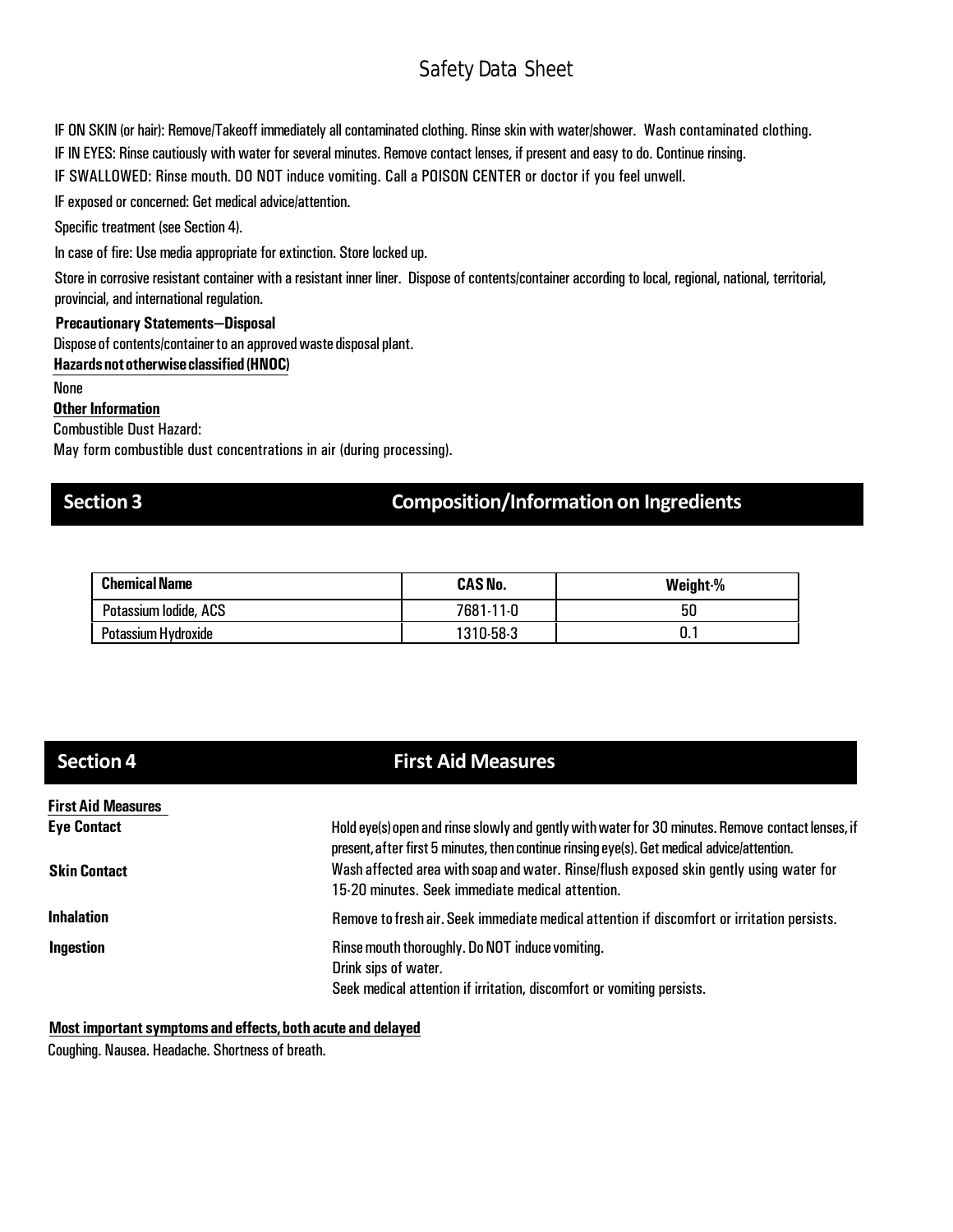## **Indication of any immediate medical attention and special treatment needed**

DO NOT use mouth-to-mouth resuscitation without a barrier device to prevent responder from receiving burns.

If seeking medical attention, provide SDS document to physican.

# **Section 5 Fire-Fighting Measures**

### **SuitableExtinguishing Media**

If in laboratory setting, follow laboratory fire suppression procdures. Use appropriate suppression agents for adjacent combustible materials or sources of ignition.

### **UnsuitableExtinguishingMedia**

None.

## **Specifichazards arising fromthe chemical**

Thermal Decomposition can lead to release of irritating gases and vapors.

## **Protective Equipment and Precautionsfor Firefighters**

As in any fire, wear self-contained breathing apparatus pressure-demand, MSHA/NIOSH (approved or equivalent) and full protective gear.

# **Section 6 Accidental Release Measures**

### **PersonalPrecautions,ProtectiveEquipmentand EmergencyProcedures**

| <b>Personal Precautions</b>                          | Use personal protection recommended in Section 8. Ensure adequate ventilation, especially in<br>confined areas. Keep unprotected persons away. Keep away from ignition sources. Protect                                                                                                     |
|------------------------------------------------------|---------------------------------------------------------------------------------------------------------------------------------------------------------------------------------------------------------------------------------------------------------------------------------------------|
|                                                      | from heat. Stop the spill, if possible.                                                                                                                                                                                                                                                     |
| <b>Environment Precautions</b>                       |                                                                                                                                                                                                                                                                                             |
| <b>Environmental Precautions</b>                     | Prevent entry into waterways, sewers, basements or confined areas. See Section 12 for additional<br>ecological information.                                                                                                                                                                 |
| Methods and material for containment and cleaning up |                                                                                                                                                                                                                                                                                             |
| <b>Methods for containment</b>                       | Prevent further leakage or spillage if safe to do so. Contain and collect spillage with non-combustible<br>absorbent material, (e.g. sand, earth, diatomaceous earth, vermiculite) and place in container<br>for disposal according to local/national regulations (See Section 13).         |
| Methods for cleaning up                              | Use clean non-sparking tools to collect absorbed material. May be ignited by friction, heat, sparks<br>or flames. Collect spillage. Soak up with inert absorbent material. Sweep up and shovel into suitable<br>containers for disposal. Following product recovery, flush area with water. |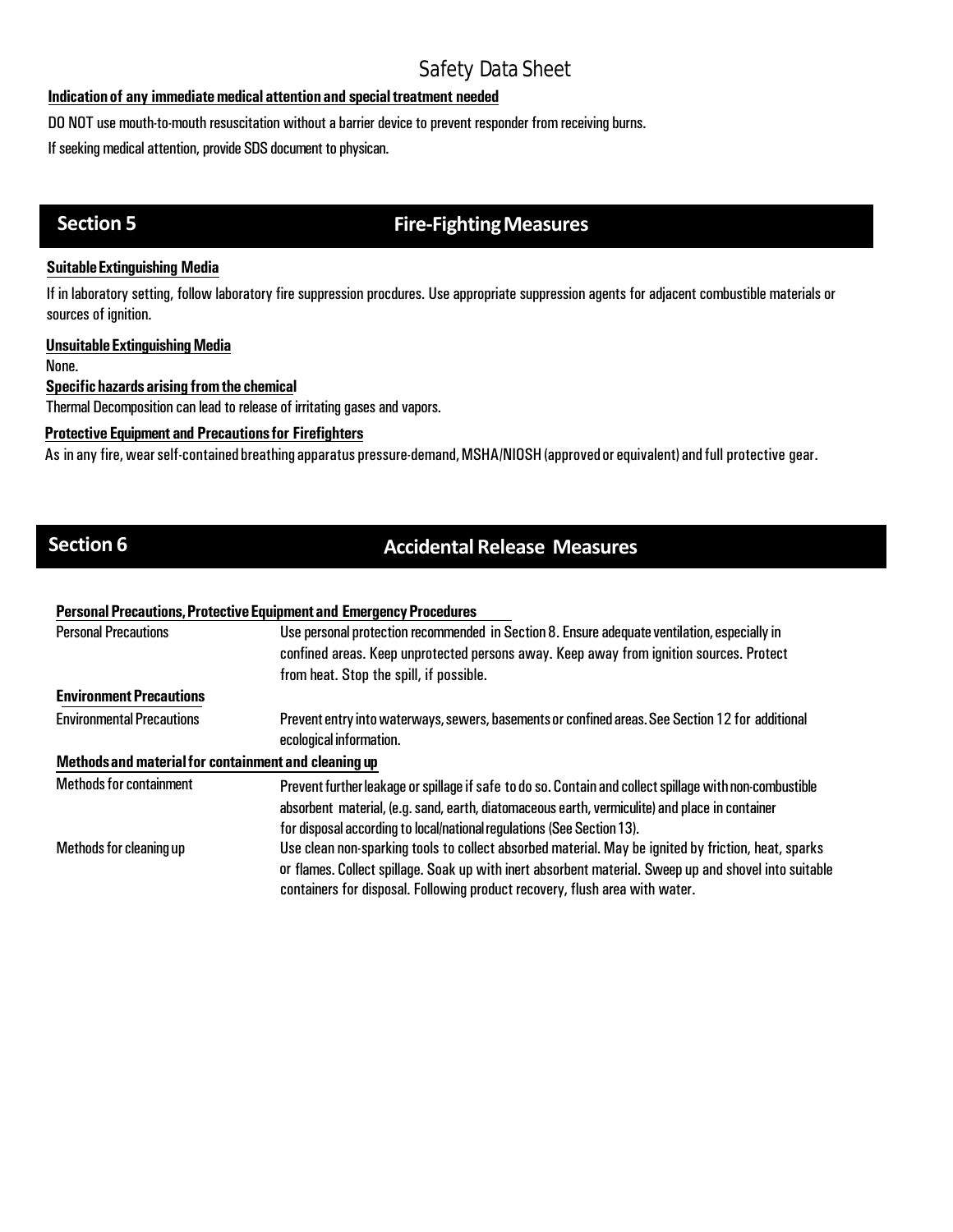# **Section 7 handling and Storage**

**Precautionsfor SafeHandling**

Advice on Safe Handling **Do not eat, drink or smoke or use personal products** when using this product. If in a laboratory setting, follow Chemical Hygiene Plan. Use only in well ventilated areas. Avoid contact with eyes, skin, and clothing. Wash hands after handling. Absorb spillage to prevent material damage. Follow good hygiene procedures when handling chemical materials.

### **Conditionsfor safe storage,including any incompatibilities**

Storage Conditions/ Incompatible materials

Keep Containers tightly closed in a dry,cool and well-ventilated place. Avoid storage near extreme heat, ignition sources or open flame. Keepaway from foodstuffs. Store with like hazards.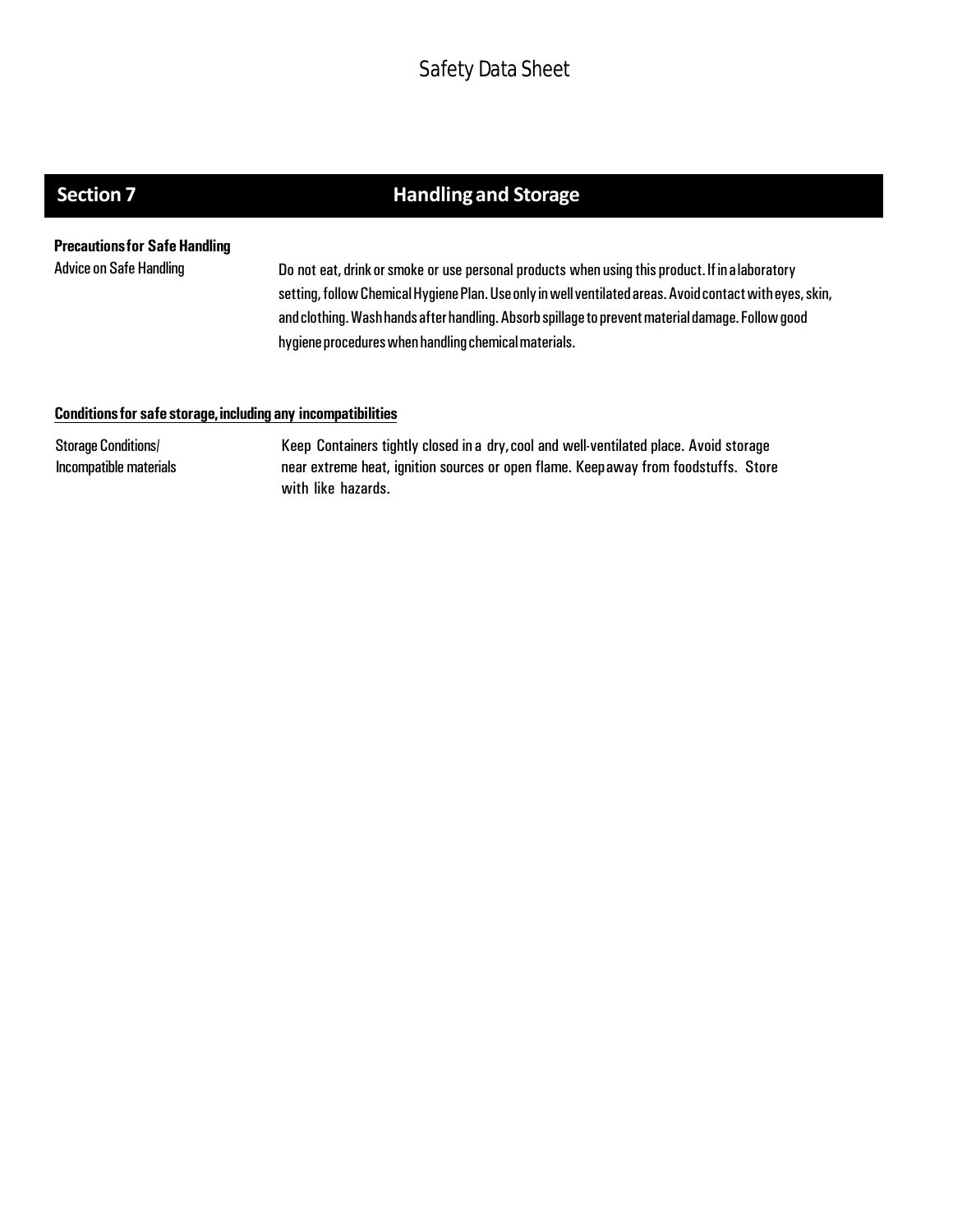| <b>Section 8</b>                        | <b>Protection Information</b>                                                                                                                                                                                                                                                                                                                                                                                                                                                                                                                                                                                                                                                                                                                                                                                                                                                          |
|-----------------------------------------|----------------------------------------------------------------------------------------------------------------------------------------------------------------------------------------------------------------------------------------------------------------------------------------------------------------------------------------------------------------------------------------------------------------------------------------------------------------------------------------------------------------------------------------------------------------------------------------------------------------------------------------------------------------------------------------------------------------------------------------------------------------------------------------------------------------------------------------------------------------------------------------|
| <b>Exposure Guidelines</b>              |                                                                                                                                                                                                                                                                                                                                                                                                                                                                                                                                                                                                                                                                                                                                                                                                                                                                                        |
| <b>Control Parameters:</b>              | 7681-11-0 Potassium lodide, ACS, ACGIH NIOSH 0.01mg/m <sup>3</sup>                                                                                                                                                                                                                                                                                                                                                                                                                                                                                                                                                                                                                                                                                                                                                                                                                     |
|                                         | 1310-58-3, Potassium Hydroxide, ACGIH TLV-C: 2 mg/m <sup>3</sup> Ceiling.                                                                                                                                                                                                                                                                                                                                                                                                                                                                                                                                                                                                                                                                                                                                                                                                              |
|                                         | OSHA PEL TWA (Total Dust) 15 mg/m3 (50 mppcf*).                                                                                                                                                                                                                                                                                                                                                                                                                                                                                                                                                                                                                                                                                                                                                                                                                                        |
|                                         | ACGIH TLV TWA (Inhalable particles) $10 \text{ mg/m}^3$                                                                                                                                                                                                                                                                                                                                                                                                                                                                                                                                                                                                                                                                                                                                                                                                                                |
| <b>Appropriate Engineering Controls</b> |                                                                                                                                                                                                                                                                                                                                                                                                                                                                                                                                                                                                                                                                                                                                                                                                                                                                                        |
| <b>Engineering Controls</b>             | Use in chemical hood only. Emergency eyewash fountains and safety showers should be available in the<br>immediate vicinity of use/handling. Provide exhaust ventilation or other engineering controls to keep the<br>airborne concentrations of vapor or dusts below the applicable workplace exposure limits. Occupational<br>exposure limits indicated above. Use under a fume hood. It is recommended that all dust control<br>equipment such as local exhaust ventilation and material transport systems involved in handling of<br>this product contain explosion relief vents or an explosion suppression system or an oxygen deficient<br>environment. Ensure that dust-handling systems (such as exhaust ducts, dust collectors, vessels and<br>processing equipment) are designed in a manner to prevent the escape of dust into the work area, no<br>leakage from equipment. |

### **IndividualProtection Measures, such as personalprotectiveequipment**

| Eye/Face protection           | Wear safety glasses with side shields (or goggles).                                                                                                                                                                                                                                                                                                                                                                                                                     |
|-------------------------------|-------------------------------------------------------------------------------------------------------------------------------------------------------------------------------------------------------------------------------------------------------------------------------------------------------------------------------------------------------------------------------------------------------------------------------------------------------------------------|
| Skin and body protection      | Wear impermeable and resistant to the product/ substance/preparation protective gloves.                                                                                                                                                                                                                                                                                                                                                                                 |
|                               | Selection of glove material on consideration of the penetration times, rates of diffusion and<br>degradation.                                                                                                                                                                                                                                                                                                                                                           |
| <b>Respiratory protection</b> | Not required under normal conditions of use. If exposure limits are exceeded or irritation is<br>experienced, NIOSH/MSHA approved respiratory protection should be worn. Positive-pressure<br>supplied air respirators may be required for high airborne contaminant concentrations. Respiratory                                                                                                                                                                        |
|                               | protection must be provided in accordance with current local regulations.                                                                                                                                                                                                                                                                                                                                                                                               |
| <b>General Hygiene</b>        | The usual precautionary measures are to be adhered to when handling chemicals. Keep away<br>from food, beverages and feed sources. Immediately remove all soiled and contaminated<br>clothing. Wash face, hands and any exposed skin thoroughly after handling. Wash contaminated<br>clothing and shoes before reuse. Do not Eat, Drink or Smoke when using this product. Do not inhale<br>gases/fumes/dust/mist/vapors/aerosols. Avoid contact with the eyes and skin. |

# **Section 9 Physical and Chemical Properties**

## **Informationon basicphysicaland chemicalproperties**

| Formula:        |
|-----------------|
| Odor:           |
| Odor Threshold: |

See Section3 **Odorless** Not Determined Color: Color: Clear

**Physical State:** Appearance:

Liquid **Aqueous solution**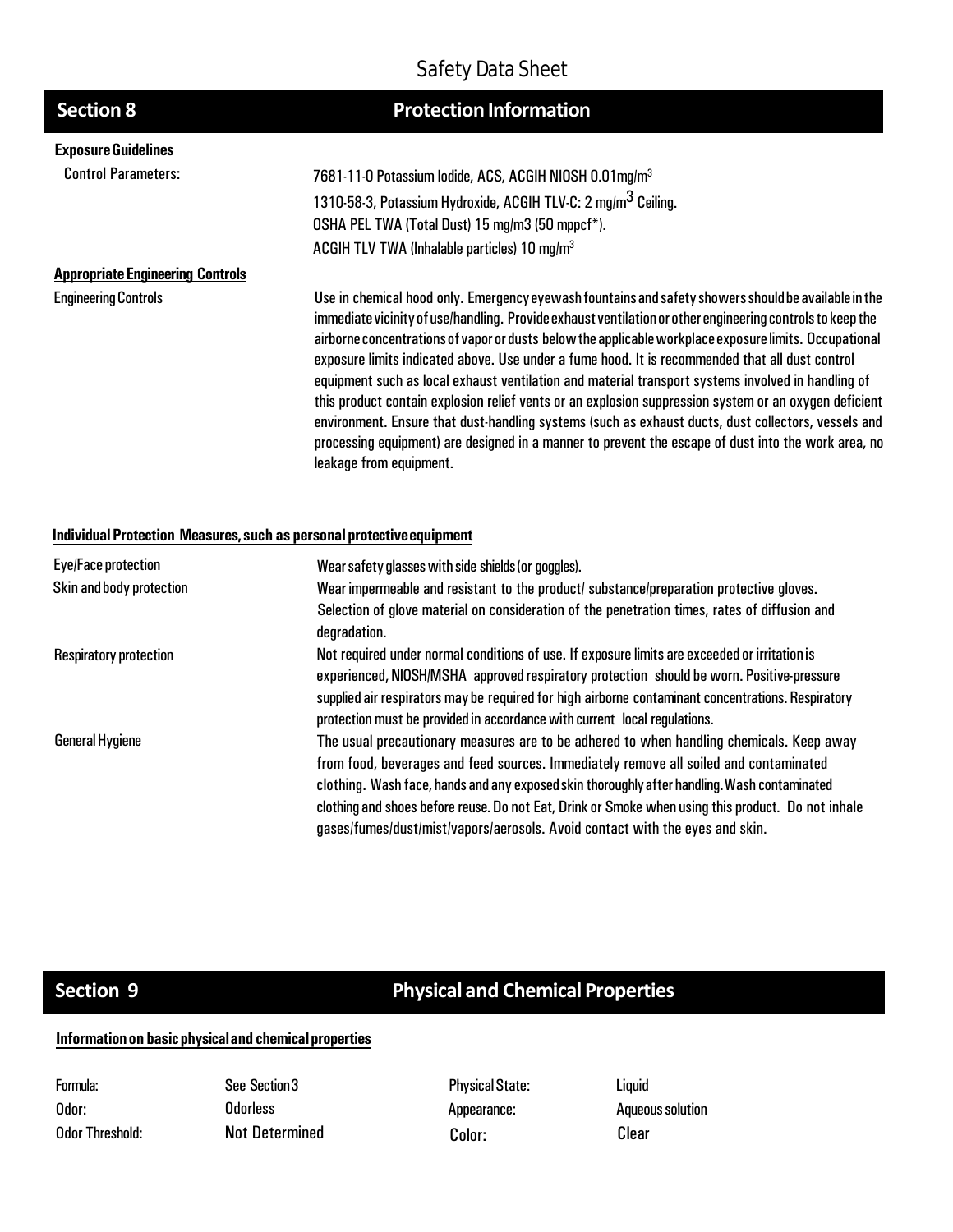| <b>Property</b>                    | Values                        |
|------------------------------------|-------------------------------|
| рH                                 | <b>Not Determined</b>         |
| <b>Meting Point/Freezing Point</b> | Approximately 0°C             |
| <b>Boiling Point/Boiling Range</b> | Approximately 100°C           |
| <b>Flash Point</b>                 | <b>Not Determined.</b>        |
| <b>Evaporation rate</b>            | Not Determined.               |
| Flammability (solid, gas)          | <b>Not Determined.</b>        |
| <b>Flammability Limit in Air</b>   |                               |
| Upper flammability limit:          | Not Determined.               |
| Lower flammability limit:          | Not Determined.               |
| Vapor pressure:                    | Not Determined.               |
| Vapor density:                     | Not Determined.               |
| <b>Specific Gravity</b>            | 2.04                          |
| <b>Water solubility</b>            | Infinite Solubility in water. |
| <b>Partition coefficient</b>       | No information available.     |
| <b>Autoignition temperature</b>    | Not Determined.               |
| <b>Decomposition temperature</b>   | Not Determined.               |
| Kinematic viscosity                | No information available.     |
| Dynamic viscosity                  | No information available.     |

# **Section 10 Stabilityand ReactivityData**

| <b>Reactivity</b>                         | None.                                                           |
|-------------------------------------------|-----------------------------------------------------------------|
| <b>Chemical Stability</b>                 | No decompostion if used and stored according to specifications. |
| <b>Possibility of Hazardous Reactions</b> | None.                                                           |
| <b>Conditions to avoid</b>                | Store away from oxidizing agents, strong acids or bases.        |
| Incompatible materials                    | Acids, Metals, Stong acids.                                     |
| <b>Hazardous Decomposition Products</b>   | Potassium oxides. Hydrogen gas. Carbon oxides.                  |

# **Section 11 Toxicity Data**

| <b>Acute Toxicity:</b> |
|------------------------|
|                        |

| Oral:                                         | 1862 mg/kg (Mouse) | Ω |
|-----------------------------------------------|--------------------|---|
| Oral:                                         | 916 mg/kg (Rabbit) | Ω |
| Dermal:                                       | $>$ 1300 mg/kg bw  | L |
| Oral:                                         | $284$ mg/kg        | 0 |
| <b>Sensitization</b>                          |                    | Λ |
| <b>Germ cell mutagenicity Carcinogenicity</b> |                    | Λ |
| Reproductive toxicity                         |                    | N |
| STOT single exposure                          |                    | N |
| STOT repeated exposure                        |                    | N |

lo Information Available Io Information Available **Io Information Available** No Information Available No Information Available **ORAL (LDLo): Acute** ORAL (LDLo): Acute D C Dermal prefer rabbit RAL LD50 Rat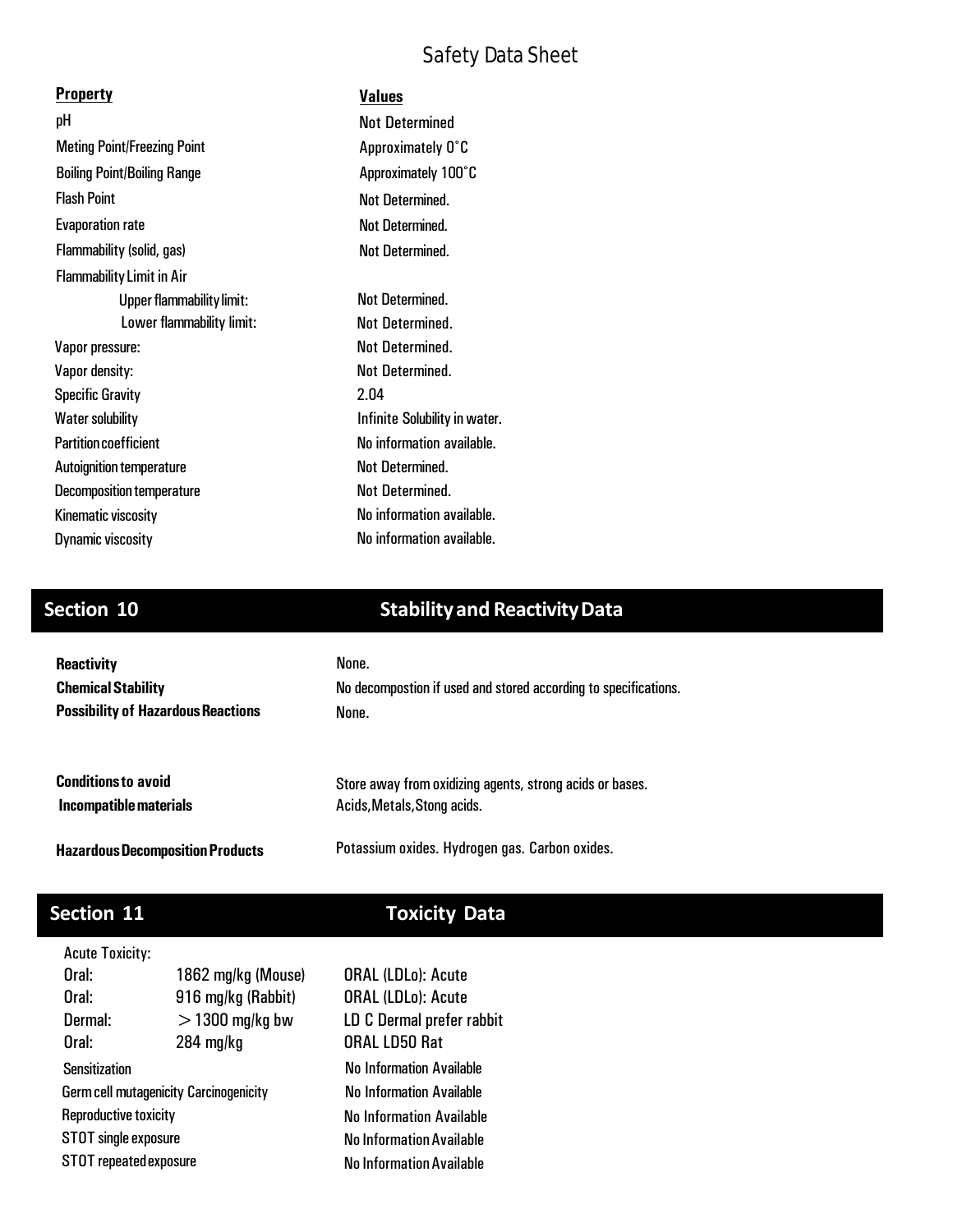# **Section 12 Ecological Data**

**Ecotoxicity**  None.

**Persistenceand degradability** Readily Biodegradable.

**Bioaccumulation** Not Bioaccumulative.

**Mobility in soil** None.

**Other adverse events** None.

## **Section 13 Disposal Information**

# **Waste treatmentmethods**

Disposal of wastes **Disposalshould be** in accordance with applicable regional, national and local laws and regulations. Do not dispose together with household garbage. Do not allow product to reach sewage system or open water.

# **Section 14 Transport Information**

## **DOT**

Not Dangerous Goods.